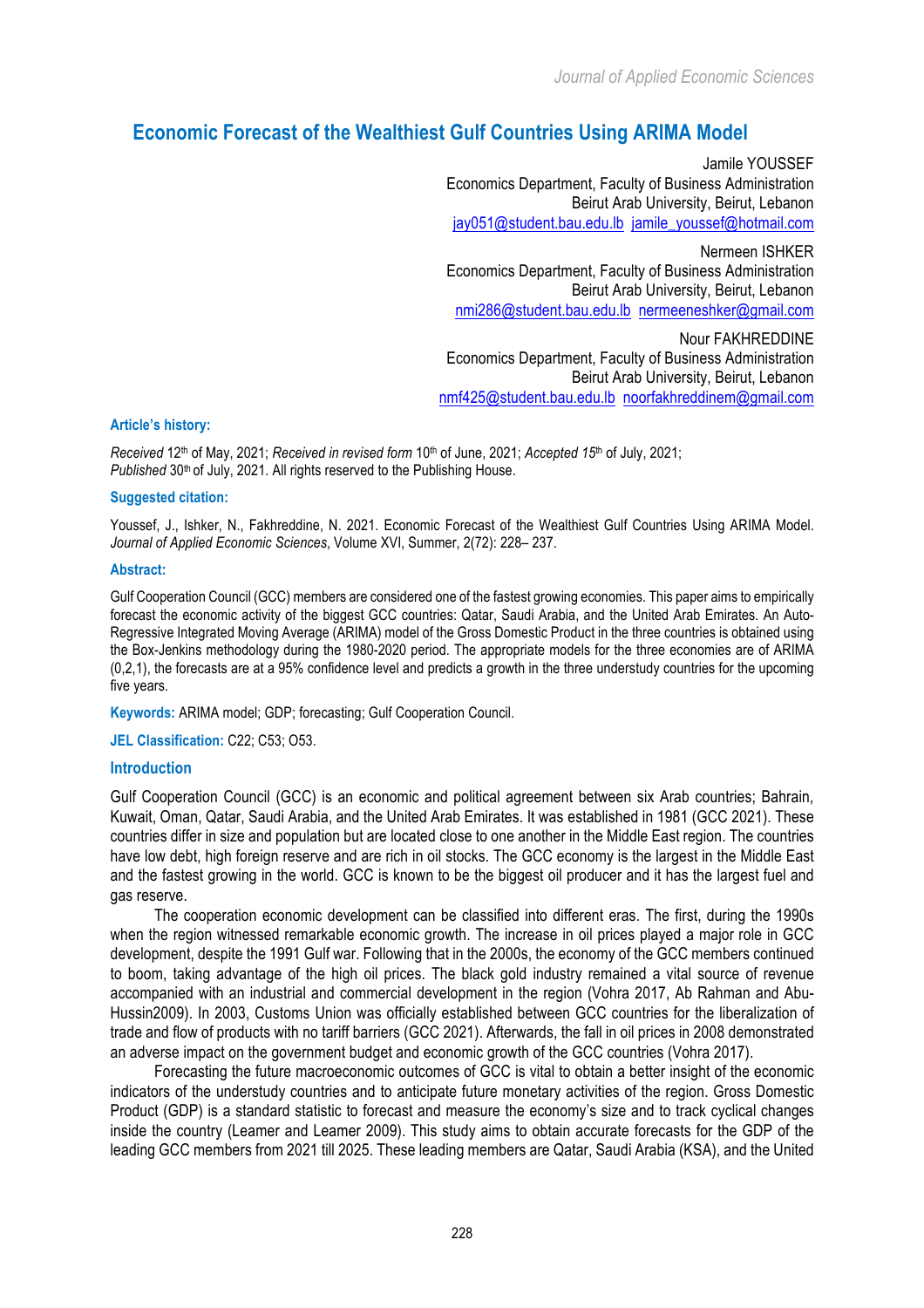Arab Emirates (UAE). While there are different techniques to forecast time series, this research relies on Auto-Regressive-Integrated-Moving-Average model, known as ARIMA, to anticipate GDP future values.

Numerous studies have been conducted on GDP forecast using ARIMA models and Box and Jenkins methodology, but it remains the challenge of recent work. The significance of this research is that it is not limited to the analysis of one specific country, rather a GDP prediction of three leading GCC members. Furthermore, to the best of our knowledge, there has not been any previous analysis aimed to forecast the overall economic activity of the under-study countries; although several researches investigated various aspects of the GCC economy.

The remaining of the paper is organized as follows. Section 1 describes a brief literature review, while Section 2 discusses and explains the data and methodology followed. In Section 3 the empirical results and forecasting output are presented. Section 4 concludes.

## **1. Literature Review**

There are numerous studies that forecast economic activity and growth using ARIMA model and following the 'Box and Jenkins' method. GDP is a macroeconomic measurement directly linked to a country's development; hence, it is crucial to investigate its statistics and predict future data (Ning *et al.* 2010). Previous studies can be classified into three groups. The first includes the GDP growth rate forecast, while the second concentrates on GDP per capita prediction, and the third group contains the studies that investigate and forecast GDP values.

Among the first group, Dinh (2020) implement an ARIMA model to forecast China and Vietnam's economic growth using credit GDP ratio of the 1996-2017 period. The best obtained fit models are ARIMA (2,3,5) and ARIMA (2,3,1) for China and Vietnam respectively. Results indicate that China's growth rate is faster than that of Vietnam. In addition, Maity and Chatterjee (2012) examine India's GDP growth anticipation, through analyzing 60 years period using ARIMA (1,2,2). Their results indicate a raise in the GDP rate for the upcoming years. Within the same context, Dritsaki (2015) utilizes ARIMA (1,1,1) model for real GDP rate in Greece, data is arranged from 1980 to 2013. Following the Box- Jenkins technique, the author anticipates growth for the years 2014, 2015, and 2016 at 1.56%, 2.85%, and 3.12%.

On the other hand, Eissa (2020) derives forecast assumptions of GDP per capita while applying ARIMA model for Egypt and Saudi Arabia, following the Box Jenkin methodology. The models are ARIMA (1,1,2) and ARIMA (1,1,1) respectively and the result presents a continuous rise in GDP per capita in both countries for the upcoming 10 years. Moreover, Voumik and Smrity (2020) forecast in their study Bangladesh real per capita GDP of a yearly series from 1972 till 2019 to anticipate the economy for the next decade using ARIMA (0,2,1). The study analysis a growth in Bangladesh's economy. Zhang and Rudholm (2013) consider Sweden's GDP per capita of the 1993-2009 period to predict future values. The authors employ three models Auto Regressive Integrated Moving Average (ARIMA), Vector Autoregression (VAR), and First Order Autoregressive (AR), and conclude that all three methods are adequate in short run forecasting. Noting that ARIMA and AR perform better.

Within the last group, Abonazel and Abd-Elftah (2019) use annual GDP data of Egypt from 1956 till 2016, to estimate the country's economic activity for 10 years ahead. ARIMA (1,2,1) model based on Box- Jenkins approach is applied, and results indicate an increasing trend from 2017 to 2026. Similarly, Agrawal (2018) attempts to forecast the Indian economy using quarterly GDP time series from 1996 to 2017. The research selects AR (1) and MA (2) specification and finds a long run prediction of the GDP series.

Furthermore, Wabomba *et al.* (2016) examine the GDP forecast of Kenya using ARIMA (2,2,2) model based on a time period of 1960-2012. The study also follows the Box-Jenkins method and predicts growth from 2013 till 2017, within a 95% confidence range. Likewise, Zakai (2014) also follows the Box-Jenkins approach while considering ARIMA (1,1,0) as the best fit to analyze Pakistan forecast of annual GDP, while operating a time series from 1953 till 2012. An increase in Pakistan's GDP in the upcoming 13 years is predicted. On the other hand, Judi (2007) projected non-oil GDP value of the United Arab Emirates employing an ARIMA model. The data spans 1970- 2006 period. GDP was estimated to raise until the end of the year 2020.

Many studies adopted the ARIMA model to forecast the economy and its activity. This paper uses annual GDP series to predict future economic outcomes of the three leading GCC countries based on the ARIMA modeling and Box-Jenkins approach.

### **2. Data**

### 2.1. Data Selection

To forecast GDP for the next five years (2021 to 2025) of Qatar, Saudi Arabia, and the United Arab Emirates, we use annual GDP (PPP, international dollars) variable. The data span the 1980-2020 period, indicating 41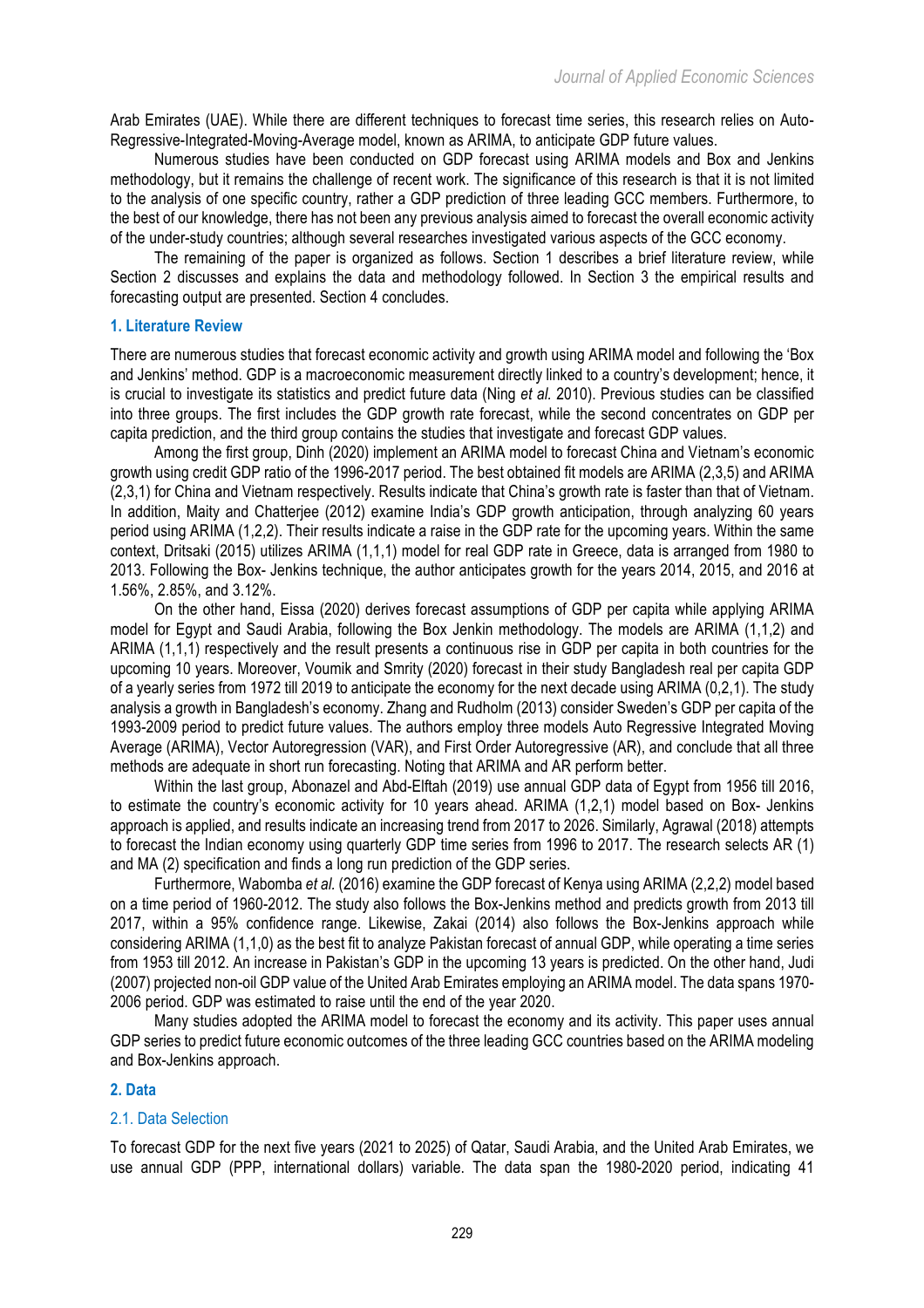observations. The variable is derived from International Monetary Fund Database. Furthermore, to simplify and compare the GDP values of the three countries, GDP variables are log transformed.

## 2.2. Data Description

The visual analysis of GDP in Qatar, KSA, and the UAE from 1980 till 2020 is presented in Figure 1. The time series in the three countries show an exponential increase throughout the mentioned period. Qatar's GDP reached its maximum at 322.99 billion US dollars in 2013 and declined gradually to reach 261.98 billion US dollars in 2020. Whereas in KSA, GDP extended to its maximum at 1,722.862 billion US dollars in 2014 and decreased to 1,627.305 billion US dollars in 2020. UAE GDP extended to its peak at 678.3 billion US dollars in 2014 and dropped by 11.7% in 2016, to raise subsequently to 650.829 billion US dollars in 2020.





*Source:* International Monetary Fund Database, 2021*.*

A summary statistic of the GDP variable used in our study is presented in Table 1. These descriptive statistics include the minimum, median, mean, maximum, and standard deviation values. Table 1 suggests that Saudi Arabia has the highest GDP on average, equivalent to 961.3 billion US dollars. In addition, Saudi Arabia experiences the highest dispersion with 479.873 points. GDP in Qatar ranges from 20.86 to 322.99 billion US dollars and that of the United Arab Emirates is between 90.06 to 683.52 billion US dollars.

| Table 1. Summary Statistics - GDP, in billion US dollars |  |  |  |
|----------------------------------------------------------|--|--|--|
|----------------------------------------------------------|--|--|--|

|                     | Qatar  | <b>KSA</b> | <b>UAE</b>     |
|---------------------|--------|------------|----------------|
| Minimum             | 20.86  | 315.20     | 90.06          |
| Median              | 57.40  | 821.30     | 308.18         |
| Mean                | 114.38 | 951.30     | 351.37         |
| Maximum             | 322.99 | 1,722.90   | 683.52         |
| St. Deviation       | 106.38 | 479.87     | 216.21         |
| <b>Observations</b> | 41     | 41         | 4 <sup>1</sup> |

*Source*: Authors' Calculations using R Software, 2021.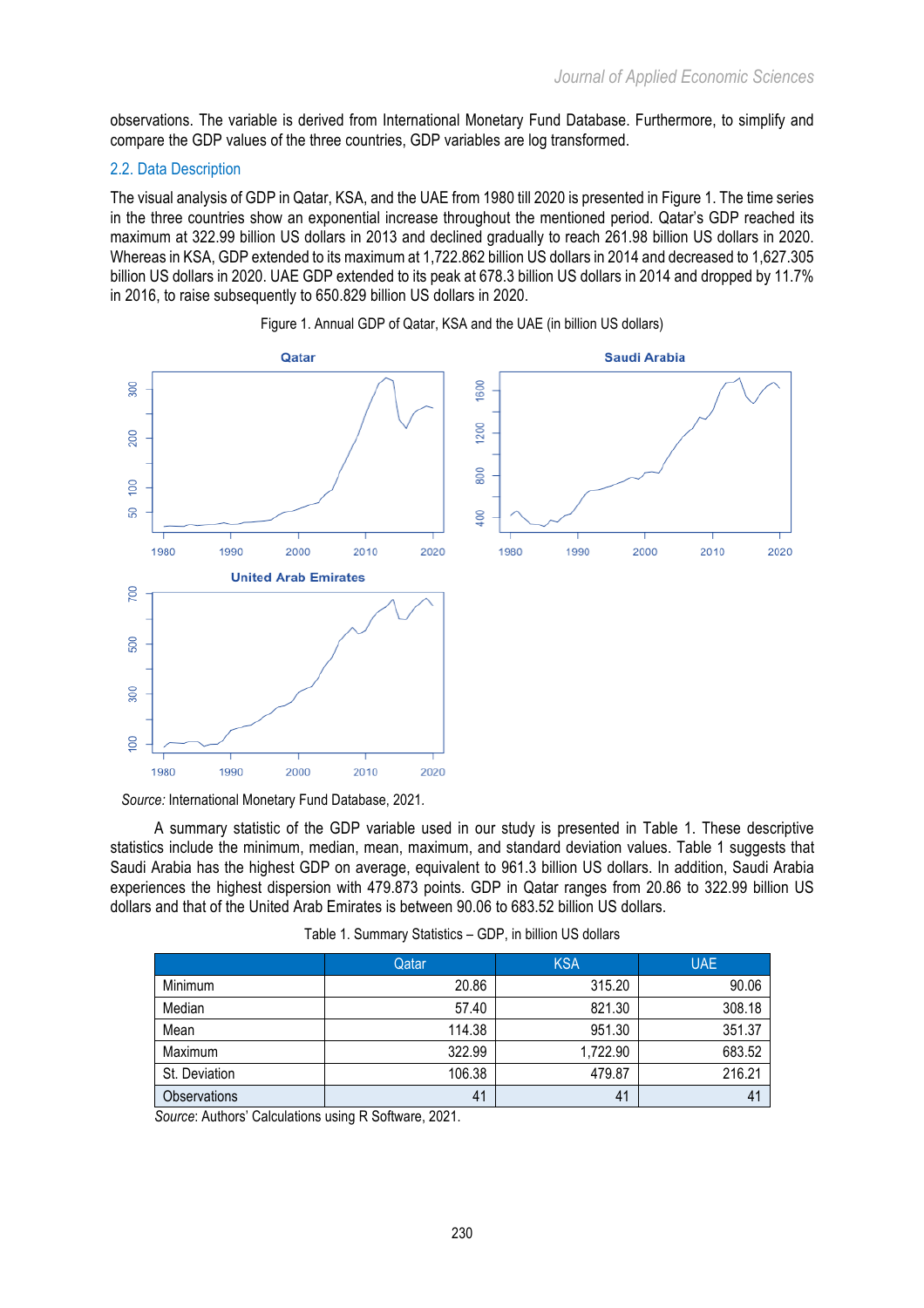# **3. Methodology**

## 3.1. Autoregressive Integrated Moving Average (ARIMA) Models

Autoregressive Integrated Moving Average (ARIMA) model has become a popular model after George Box and Gwilym Jenkins approach in the early 1970s. It is acknowledged as univariate time series and presents a forecasting approach. The ARIMA model comprises of: Autoregressive (AR), differencing, and Moving-Average (MA) processes.

## *Autoregressive Process (AR)*

The autoregressive (AR) process states that the time series linearly depends on its own preceding values and a stochastic term. The model is of order p and it forecasts the variable when a correlation between time series value and its predecessors exists. The AR (p) model is expressed as:

$$
Y_{t} = c + \alpha_{1} Y_{t-1} + \alpha_{2} Y_{t-2} + \dots + \alpha_{p} Y_{t-p} + \epsilon_{t}
$$
\n(1)

### *Moving Average Process (MA)*

A moving average model (MA) process includes *q* lags and states that the time series relies on the current and preceding values of a stochastic term. The MA(q) is as follows:

$$
Y_t = \varepsilon_t + \theta_1 \varepsilon_{t-1} + \theta_2 \varepsilon_{t-2} + \dots + \theta_q \varepsilon_{t-q}
$$
 (2)

*Autoregressive Moving Average Model (ARMA)*

ARMA combines both AR and MA process. The ARMA model (p, q) is estimated as:

$$
Y_{t} = c + \alpha_{1}Y_{t-1} + ... + \alpha_{p}Y_{t-p} + \varepsilon_{t} + \theta_{1}\varepsilon_{t-1} + ... + \theta_{q}\varepsilon_{t-q}
$$
\n(3)

where: t is time  $(t = 1, 2, ... N)$ , c is a constant,  $\alpha_p$  and  $\theta_q$  are the coefficients, and the random variable  $\varepsilon_t$  is the stochastic term.

## *Autoregressive Integrated Moving Average Model (ARIMA)*

ARIMA (p, d, q) models denote an extension of ARMA process. They are employed in non-stationary cases, in which one or more initial differentiation step is applied to remove non-stationarity. The three parameters of ARIMA are: autoregressive order (p), differencing degree (d), and moving average order (q). The ARIMA (p, d, q) model is expressed as follows:

$$
\Delta Y_{t} = c + \alpha_{1} \Delta Y_{t-1} + \dots + \alpha_{p} \Delta Y_{t-p} + \epsilon_{t} + \theta_{1} \epsilon_{t-1} + \dots + \theta_{q} \epsilon_{t-q}
$$
(4)

### *Box Jenkins Method*

George Box and Gwilym Jenkins (1970) propose four steps to conduct ARIMA modeling, these steps are: identification, estimation, diagnostic checking, and forecasting. They are recognized as the Box-Jenkins method.

### 3.2. Model Identification

The appropriate model identification starts by evaluating whether the time series is stationary or not, through plotting the initial data and implementing unit root tests (such as Augmented Dickey and Fuller). Afterwards, the differencing degree is selected accordingly. Next, the Autocorrelation (ACF) and the partial autocorrelation (PACF) functions are used to identify the parameters of the ARMA model.

### *Model Estimation*

The parameters estimation of the selected ARIMA (p, d, q) model is through computation of algorithms practice. Non-linear minimum-square estimate or Maximum Likelihood Estimate (MLE) remain the most common methods used. ARIMA models with different orders are estimated. The best fit is selected on the basis of minimum Akaike's Information Criterion (AIC) and Bayesian Information Criteria (BIC) of the assessed tentative models.

### *Diagnostic Checking*

The purpose of this step is to check the adequacy of the selected model, and if it is good fit to forecast. The model residuals should follow a normal distribution, be constant in variance and mean over time, and has no serial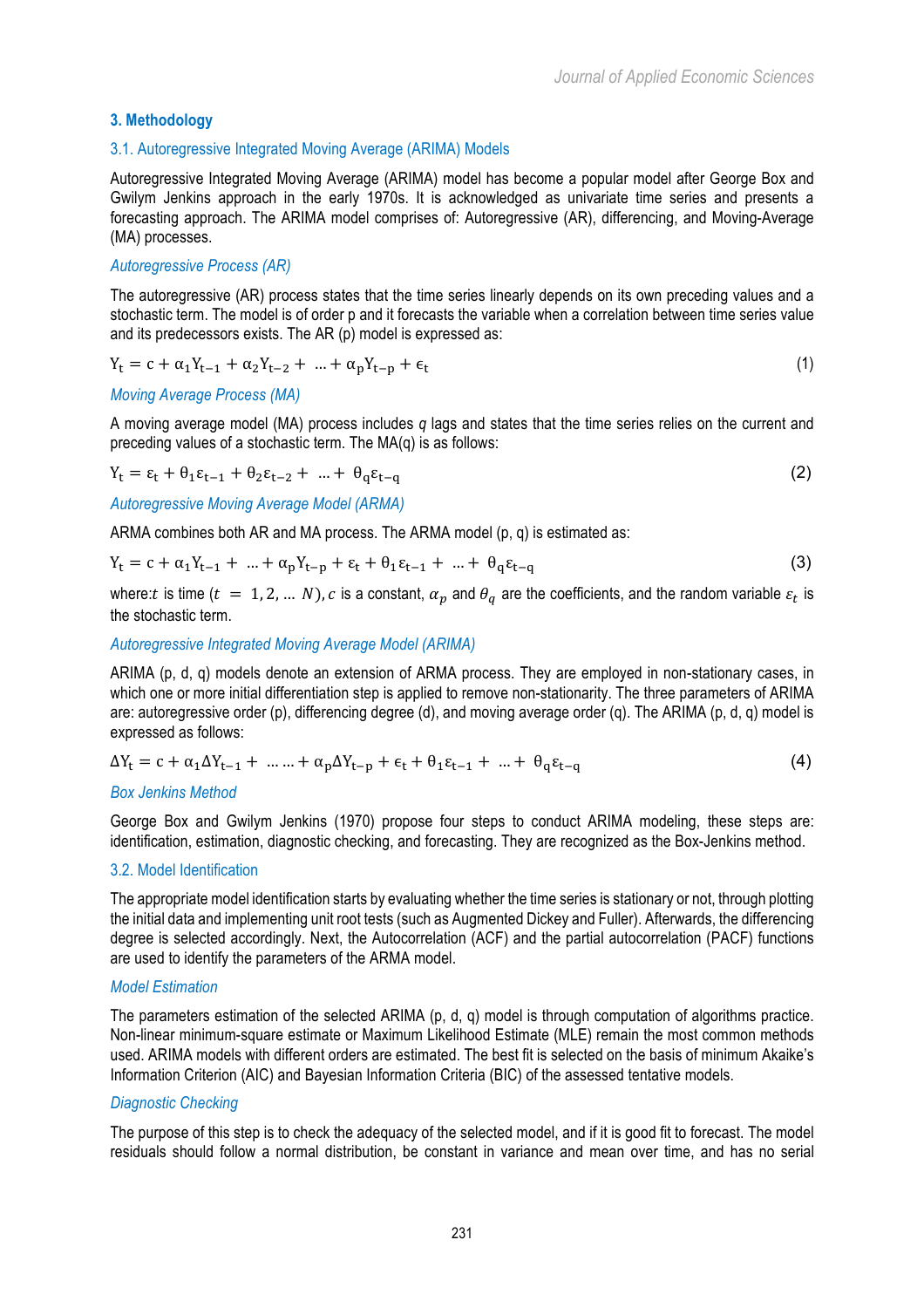$2020$ 

2000

2010

correlation with each other. If any of the assumptions are violated, adjustments in step one should be considered to build the best fitted model.

## *Model Forecasting*

The selected ARIMA model is considered adequate after the residual diagnosis and it forecasts on the basis of its own past values and that of the stochastic term to predict future time series.

## **4. Empirical Results**

## 4.1. Model Identification

Graphically the three GDP plots over the 1980-2020 period for Qatar, KSA, and the UAE demonstrate a nonstationary nature and trend components (see Figure 1). In addition, the Augmented Dickey and Fuller (ADF) unit root test results presented in Table 2 confirms a non-stationary nature of lnGDP under the 1% significance level (pvalue > 0.01). The GDP values of the three countries are transformed into stationary at second difference where the p-value is now smaller than 0.01. Therefore,  $d = 2$  presents the differencing degree of lnGDP series for the three cases (Qatar, KSA, and the UAE).

| Variable                     |                   | Level   |                   | <b>First Difference</b> | Second Difference | <b>Differencing</b> |        |
|------------------------------|-------------------|---------|-------------------|-------------------------|-------------------|---------------------|--------|
|                              | <b>Statistics</b> | p-value | <b>Statistics</b> | p-value                 | <b>Statistics</b> | p-value             | Degree |
| InGDP-Qatar                  | $-1.89$           | 0.62    | - 1.99            | 0.58                    | - 4.67            | 0.01                | $d=2$  |
| InGDP-KSA                    | $-2.08$           | 0.54    | $-3.74$           | 0.04                    | - 4.94            | 0.01                | $d=2$  |
| InGDP-UAE<br>$-1.02$<br>0.92 |                   | $-3.28$ | 0.09              | - 4.71                  | 0.01              | $d=2$               |        |

*Note*: H<sub>0</sub> time series have unit root (p-value > 0.01, fail to reject H<sub>0</sub>); H<sub>1</sub> time series do not follow unit root. *Source:* Authors' Calculations using R Software, 2021.

The plot of lnGDP variable at the second difference of the three understudy countries is presented in Figure 2. The figure satisfies the stationarity and non-trending pattern for the adjusted series of the three samples in this study.



### Figure 2. Time Series Plot of lnGDP at Second Difference

*Source:* Authors' Calculations using R Software, 2021.

After the series transformation to stationary at d=2, the following step is to determine the other parameters in the ARIMA models (p and q). We consider ACF and PACF for each country and they are presented in Figure 3.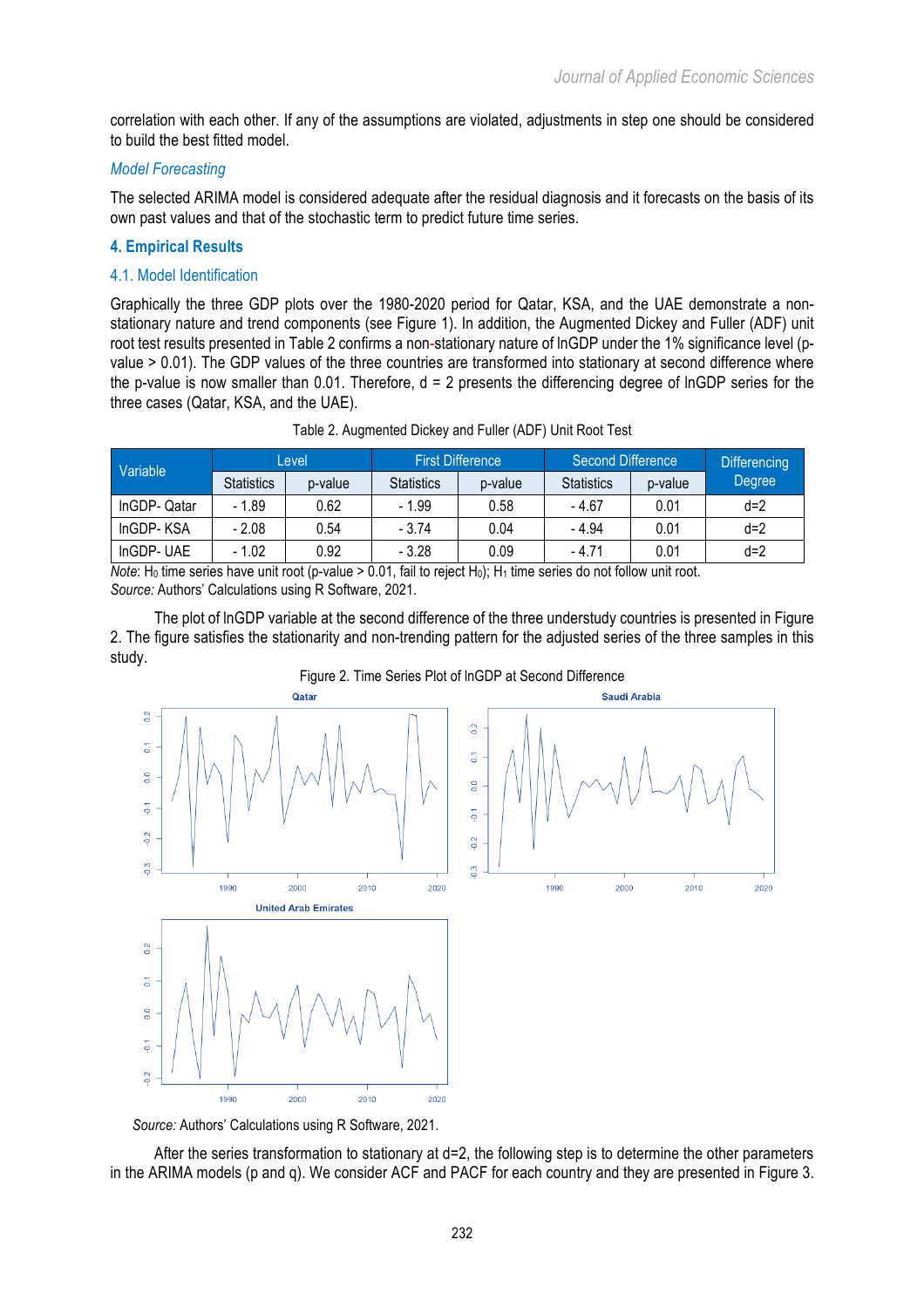La

Both ACF and PACF lags recommend significant autocorrelation at a maximum lag of one for the three cases, suggesting a possible MA (1) and AR (1) for the three equations. The recommended fit model for GDP series in the three explored countries is ARIMA (1,2,1). However, since the estimated ACF and PACF are relatively complex and identification of ARIMA (1, 2, 1) is not certain and straight forward, other tentative models are estimated. The best fit for each country is selected by comparing different goodness-of-fit measures (minimum AIC and BIC) of the ARIMA models estimates.



Figure 3. ACF and PACF plot of lnGDP at Second Difference.

 $\theta$ 

 $\overline{0}$ .

 $\overline{0}$ 

 $-0.1$ 

 $-0.2$ 

 $-0.3$ 

 $-0.4$ 

.<br>Ai  $\frac{1}{0.2}$ 

 $0.1$ 

 $0.0$ 

 $-0.$ PACF

 $-0.2$ 

 $-0.3$ 

 $-0.4$ 

 $-0.6$ 

VCF

*Source:* Authors' Calculations using R Software, 2021.

# 4.2. Model Estimation

The AIC and BIC results of the tentative ARIMA models are presented in Table 3. The best fit model for the Qatar sample is ARIMA (0,2,1) with a minimum AIC and BIC of -62.32 and -58.99 respectively. That of KSA and UAE is ARIMA (0,2,1) as well; with minimum AIC equal to -79.47 and BIC is -76.14 for KSA sample and AIC is equivalent to -82.60 and BIC is -79.23 for the UAE sample.

| Model         |            | Qatar      | <b>KSA</b> |            | <b>UAE</b> |            |  |
|---------------|------------|------------|------------|------------|------------|------------|--|
|               | <b>AIC</b> | <b>BIC</b> | <b>AIC</b> | <b>BIC</b> | <b>AIC</b> | <b>BIC</b> |  |
| ARIMA (1,2,1) | -60.90     | -65.90     | -78.72     | -73.73     | $-81.72$   | $-76.73$   |  |
| ARIMA (0,2,1) | -62.32     | -58.99     | $-79.47$   | $-76.14$   | $-82.60$   | $-79.23$   |  |
| ARIMA (1,2,0) | -56.61     | -53.28     | -76.37     | $-73.04$   | $-73.16$   | $-69.84$   |  |

Table 3. Comparison of tentative ARIMA models

*Source:* Authors' Calculations using R Software, 2021.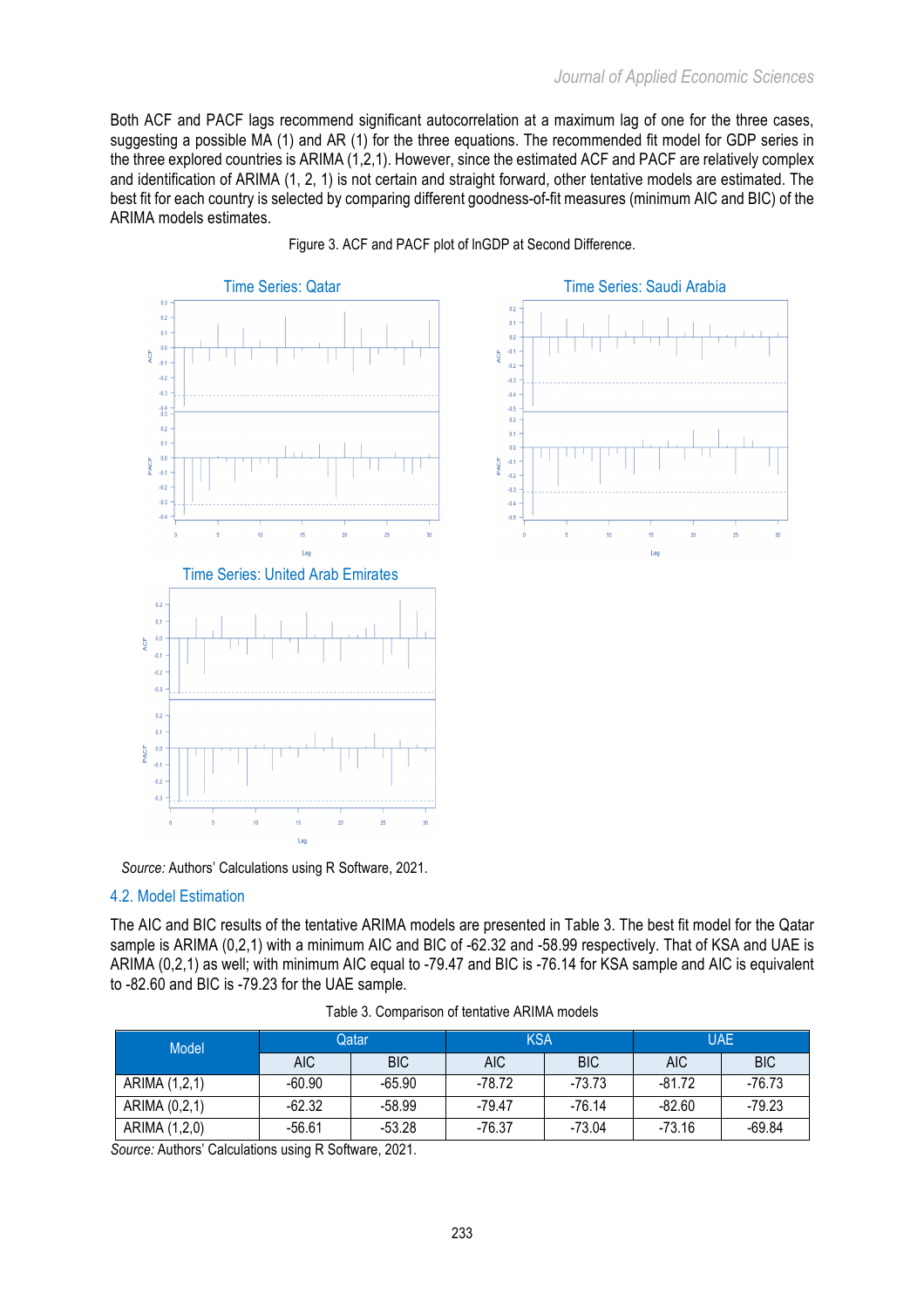The estimated results, along with the standard error (SE) and probability value (Prob.) of the best fitted model ARIMA (0,2,1) for Qatar, KSA, and the UAE is presented in Table 4. The MA coefficient is statistically significant in all three models at the 1% level of significance. Indicating that the GDP series depends on the past one-year value of the stochastic term.

| <b>Coefficients</b>                                              |          | Qatar       |                       |          | KSA  |           | UAE      |            |           |
|------------------------------------------------------------------|----------|-------------|-----------------------|----------|------|-----------|----------|------------|-----------|
|                                                                  | Estimate | S E<br>∪.∟. | Prob.                 | Estimate | S.E. | Prob.     | Estimate | eг<br>۵.E. | Prob.     |
| MA(1)                                                            | $-0.68$  | 0.14        | $0.00^{\ast\ast\ast}$ | $-0.83$  | 0.24 | $0.00***$ | $-0.89$  | 0.12       | $0.00***$ |
| $Noto: \nChotictional cionification * = 100/ ** = 50/ *** = 10/$ |          |             |                       |          |      |           |          |            |           |

*Note*: Statistical significance:  $* = 10\%$ ,  $** = 5\%$ ,  $*$ *Source:* Authors' Calculations using R Software, 2021.

The estimated regression equations of ARIMA (0,2,1) for the three countries, comprise as follow:

| Qatar: $\Delta^2$ lnGDP <sub>t</sub> = $-0.6822\epsilon_{t-1}$            |  |
|---------------------------------------------------------------------------|--|
| Saudi Arabia: $\Delta^2$ lnGDP <sub>t</sub> = -0.8248 $\varepsilon_{t-1}$ |  |

United Arab Emirates:  $\Delta^2$ lnGDP<sub>t</sub> = −0.8909  $\varepsilon_{t-1}$  (7)

*where*:  $\Delta^2$ lnGDP represents the second difference of Gross Domestic Product natural logarithms across time t and  $\varepsilon_{t-1}$  is the stochastic error term of the preceding values from the previous year.

## 4.3. Residual Diagnostics

To check the robustness of the estimated model to forecast, a diagnostic checking is performed according to the Box-Jenkins approach. Results of the residual assumptions are presented in Figure 4 (see *Appendix*). The variance of the error terms in the three models are equal, thus, the assumption of homoscedasticity is not violated. ACF of the residuals show independence of variance; no autocorrelation among the error terms is concluded. Furthermore, the Q-Q plot points in the figure seem to form a straight line, this suggests that the residual follows a normal distribution. Hence, the estimated model is a good fit to forecast.

# 4.4. Forecasting

Following ARIMA (0,1,2) residual diagnostics checking; equations (5), (6), and (7) are respectively used to forecast the annual GDP of Qatar, Saudi Arabia, and the United Arab Emirates for the next five years (2021 – 2025).

The predicted GDP values of the three understudy countries are given in Table 4. A high forecasting power is concluded with a 95% confidence interval. The GDP forecast of Qatar is expected to gradually increase from 261.98 billion US dollars in 2020, to reach 270.72 billion US dollars in 2025. Whereas Saudi Arabia GDP value is estimated to be 1,734.01 billion US dollars in 2025 compared to 1,627.3 billion US dollars in 2020. The United Arab Emirates GDP is expected to continue to boom throughout the years and extent to 738.25 billion US dollars in 2025.

|      |            | Qatar                      |        |            | <b>KSA</b>                 |         |            | <b>UAE</b> |                            |
|------|------------|----------------------------|--------|------------|----------------------------|---------|------------|------------|----------------------------|
| Year | Forecast   | 95% Confidence<br>Interval |        | Forecast   | 95% Confidence<br>Interval |         | Forecast   |            | 95% Confidence<br>Interval |
|      | <b>GDP</b> | Lower                      | Upper  | <b>GDP</b> | Lower                      | Upper   | <b>GDP</b> | Lower      | Upper                      |
| 2021 | 263.72     | 215.13                     | 323.28 | 1648.11    | 1401.04                    | 1938.75 | 667.44     | 571.48     | 779.52                     |
| 2022 | 265.47     | 189.54                     | 371.81 | 1669.18    | 1299.15                    | 2144.59 | 684.48     | 542.86     | 863.04                     |
| 2023 | 267.23     | 166.39                     | 429.17 | 1690.51    | 1211.66                    | 2358.60 | 701.95     | 520.46     | 946.74                     |
| 2024 | 268.99     | 144.91                     | 499.36 | 1712.13    | 1130.47                    | 2593.06 | 719.87     | 500.61     | 1035.17                    |
| 2025 | 270.78     | 125.07                     | 586.24 | 1734.01    | 1053.19                    | 2854.96 | 738.25     | 482.05     | 1130.61                    |

### Table 5. Forecasted Values of GDP in billion US dollars

*Source:* Authors' Calculations using R Software, 2021*.*

The actual and forecasted lnGDP for the next 5 years in Qatar, KSA, and the UAE is presented in Figure 5 with a 95% confidence interval. The plot indicates a continuous rise and an upward trend in the future predicted values of lnGDP. Comparing the three trends, United Arab Emirates has a steeper increase, and the economic growth in Qatar is projected to slightly grow.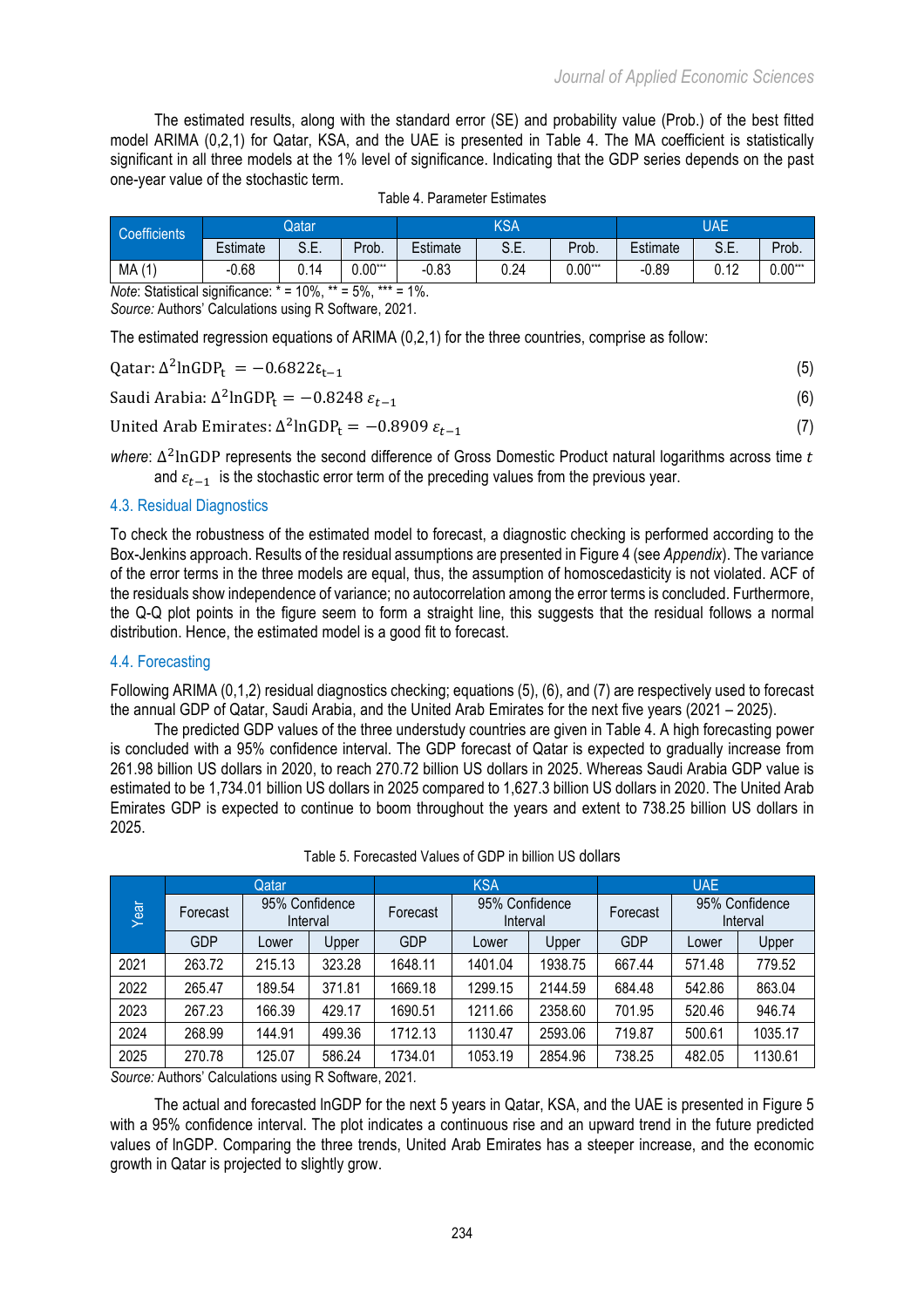

Figure 5. Time series plot for actual and forecasted lnGDP using ARIMA (0,2,1).

*Source:* Authors' Calculations using R Software, 2021.

#### **Conclusion**

The GDP forecast model is a significant contribution to government and policy makers. It is critical for future planning and to understand the economy well-being. Forecasting techniques help in decision making and choosing to implement new ideas and technologies. Many researchers use the ARIMA model to calculate the GDP future value of a country (Judi 2007, Zakai 2014, Wabomba 2016, Abonazel and Abed-Elftah 2019).

This paper aims to develop an empirical forecast of GDP in Qatar, Saudi Arabia, and the United Arab Emirates using the ARIMA model. The growth in GCC economies has been of interest for researchers. An annual GDP series from 1980 to 2020 is used in this study. The model ARIMA (0,2,1) is recognized as the best suited model to predict GDP in the three cases.

Empirical results show that the forecasted data is reliable, and the series is consistent and statistically significant. The analysis suggests continuous growth in the three GCC nations for the upcoming five years. However, many factors and unexpected shocks might influence GDP. For instance, the COVID-19 pandemic has a negative impact on global economic activities.

A possible limitation of this study is the number of observations of the GDP series. This study is restricted to the use of annual GDP from 1980 till 2020 because of data availability. Although such a number of observations is suitable for a forecast by means of the ARIMA model. For future work, researchers are encouraged to compare several forecasting techniques like exponential smoothing, vector autoregressive, and neural networks.

#### **References**

- [1] Ab Rahman, A.B., and Abu-Hussin, M.F.B. 2009. GCC economic integration challenge and opportunity for Malaysian economy, *Journal of International Social Research*, 2(9). Available at: https://www.research gate.net/publication/38106794\_GCC\_Economic\_Integration\_Challenge\_and\_Opportunity\_for\_Malaysian\_Ec onomy
- [2] Abonazel, M.R., and Abd-Elftah, A.I. 2019. Forecasting Egyptian GDP using ARIMA models, *Reports on Economics and Finance*, 5(1): 35-47. DOI: 10.12988/ref.2019.81023
- [3] Agrawal, V. 2018. *GDP modelling and forecasting using ARIMA: An empirical study from India*, Working paper, Central European University, Austria, Hungary.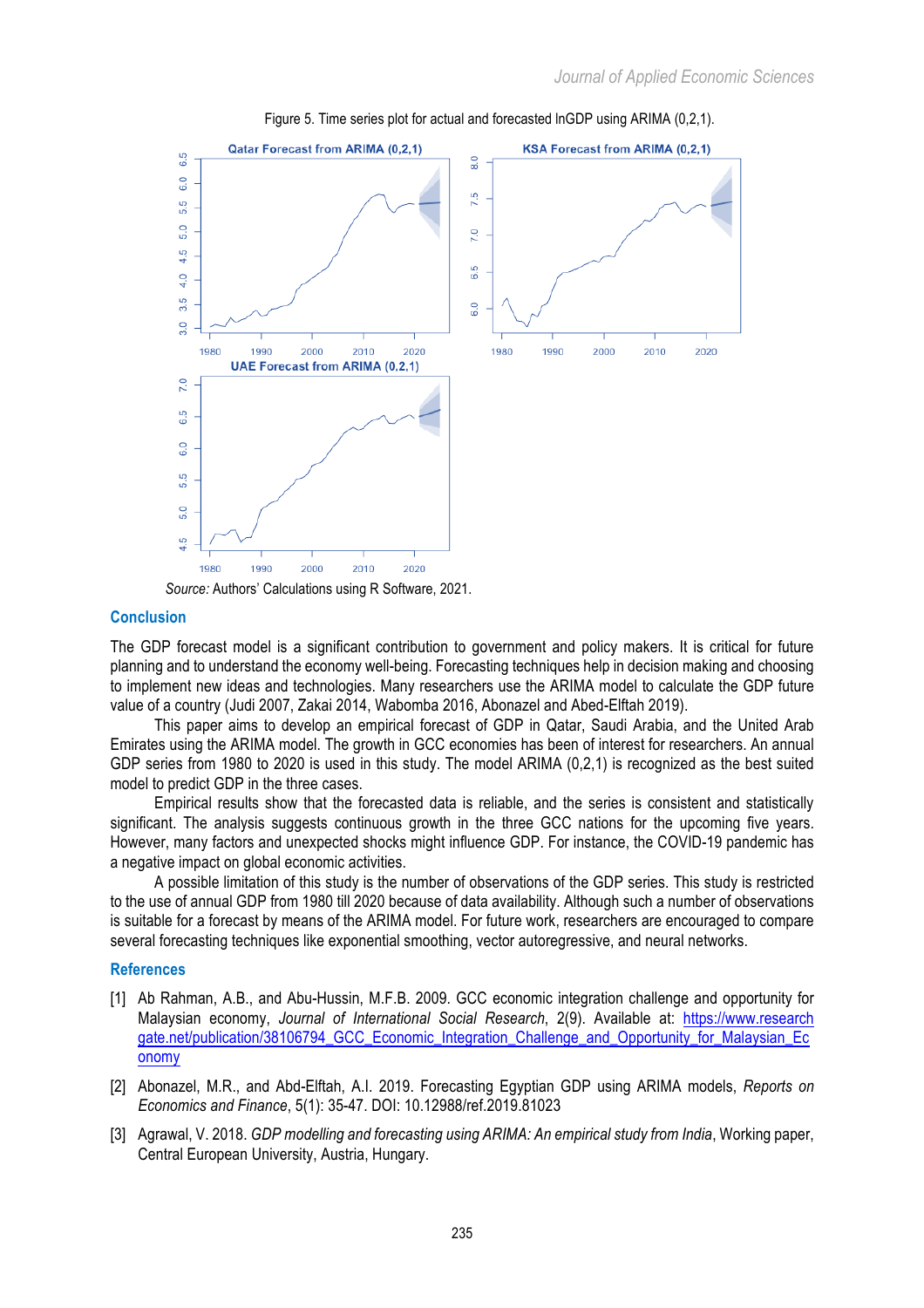- [4] Box, G.E.P., and Jenkins, G. 1970. *Time series analysis, forecasting and control,* Holden-Day, San Francisco. ISBN - 10: 0816210942, ISBN - 13: 978-0816210947.
- [5] Dinh, D.V. 2020. Forecasting domestic credit growth based on ARIMA model: Evidence from Vietnam and China, *Management Science Letters*, 10(5): 1001-1010. DOI: 10.5267/j.msl.2019.11.010
- [6] Dritsaki, C.2015. Forecasting real GDP rate through econometric models: An empirical study from Greece" *Journal of International Business and Economics*, 3(1): 13-19. DOI: 10.15640/jibe.v3n1a2
- [7] Eissa, N. 2020. *Forecasting the GDP per Capita for Egypt and Saudi Arabia using ARIMA Models*, Working paper, Faculty of Economics and Political Science, Future University, Egypt. DOI:10.5430/rwe.v11n1p247
- [8] Judi, Y. 2007. Forecasting the Non–Oil GDP in the United Arab Emirates by Using ARIMA Models, *International Review of Business Research Papers*, 3(2): 162-183.
- [9] Leamer, E.E., and Leamer, E.E. 2009. *Gross Domestic Product*, *Macroeconomic Patterns and Stories*, ISBN: 978-3-540-46389-4. DOI:10.1007/978-3-540-46389-4
- [10] Maity, B., and Chatterjee, B. 2012. Forecasting GDP growth rates of India: An empirical study, *International Journal of Economics and Management Sciences*, 1: 52-58.
- [11] Ning, W., Kuan-jiang, B., and Zhi-fa, Y.2010. Analysis and forecast of Shaanxi GDP based on the ARIMA Model, *Asian Agricultural Research*, 2(1812-2016-143365): 34-41. DOI: 10.22004/ag.econ.93238
- [12] Vohra, R. 2017. The impact of oil prices on GCC economies, *International Journal of Business and Social Science*, 8(2): 7 - 14.
- [13] Voumik, L.C., and Smrity, D.Y. 2020. Forecasting GDP per capita in Bangladesh: Using ARIMA Model, *European Journal of Business and Management Research*, 5(5). DOI: 10.24018/ejbmr.2020.5.5.533
- [14] Wabomba, M.S., Mutwiri, M.P., and Fredrick, M. 2016. Modeling and forecasting Kenyan GDP using autoregressive integrated moving average (ARIMA) models, *Science Journal of Applied Mathematics and Statistics*, 4(2): 64-73. DOI: 10.11648/j.sjams.20160402.18
- [15] Zakai, M. 2014. A time series modeling on GDP of Pakistan, *Journal of Contemporary Issues in Business Research*, 3(4): 200-210.
- [16] Zhang, H., and Rudholm, N. 2013. *Modeling and forecasting regional GDP in Sweden using autoregressive models,* Working paper, Dalarna University, Sweden, Stockholm. Available at: http://www.statistics.du.se/ essays/BI\_D13\_HaonanZhang.pdf
- \*\*\* Gulf Cooperation Council (GCC). Available at: II. The GCC Customs Union January 2003 (gcc-sg.org)